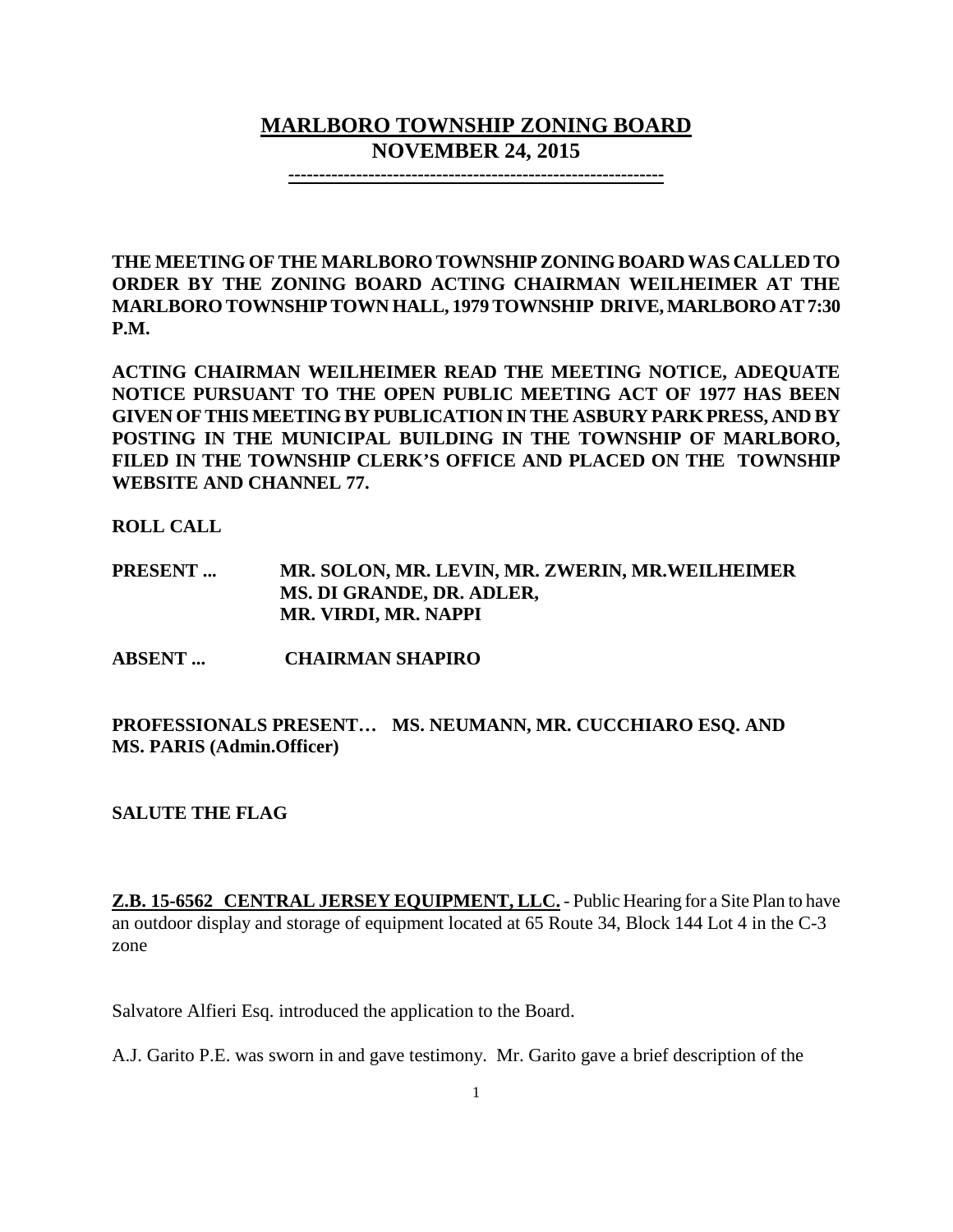existing shopping center. Mr. Garito testified that the applicant is seeking a fenced in area in the rear of the property. Mr. Garito testified that the employee parking will be relocated as per the request of the Board Engineer. Mr. Garito referred to exhibit A-21 regarding the proposed signage four wall mounted signs totaling 86 sq. ft. where 85 sq. ft. is permitted. Mr. Alfieri asked if there were a free standing signs, Mr. Garito responded "yes, there are two freestanding signs". The freestanding signs total 360sq.ft. where 280sq.ft. is permitted. Mr. Nappi asked what type of fencing is proposed for the rear storage area. Mr. Garito testified that it would be a 6' chain link fence. Mr. Alfieri asked if the proposed parking was adequate for the use, Mr. Garito testified that it was more than adequate, with the offset of the other tenants. Frank Miskovich Boards Traffic Engineer asked for clarification regarding the access to the storage area and the size of the equipment proposed for display, are they small enough to fit into the parking stalls. Mr. Miskovich doesn't feel that the fourteen spaces would be an issue with regards to the parking. Laura Neumann stated that the Applicant isn't required to provide designated parking stalls for employees.

John C. Ackerman Jr. was sworn in and gave testimony. Mr. John Ackerman Jr. gave a brief description of his business, type of equipment, and it's character.

Jake Ackerman was sworn in and gave testimony. Mr. Jake Ackerman gave a brief description of his business, type of equipment, and hours of operation. Mr. Jake Ackerman testified that the hours of operation will be 8:00 am. – 5:00pm. Monday through Friday and 8:00am. – 12:00pm Saturday. The displayed equipment will be displayed 7:45am.- and stored inside the building by 4:55pm. Mr. Cucchiaro asked how long will repaired equipment remain in the outside storage area, Mr. Jake Ackerman testified that customers for short term. Mr. Cucchiaro wanted to add the outdoor test area to be included into the use variance

#### *PUBLIC- No one spoke on behalf of this application*

*In workshop*

Offered: Acting Chairman Weilheimer

Second: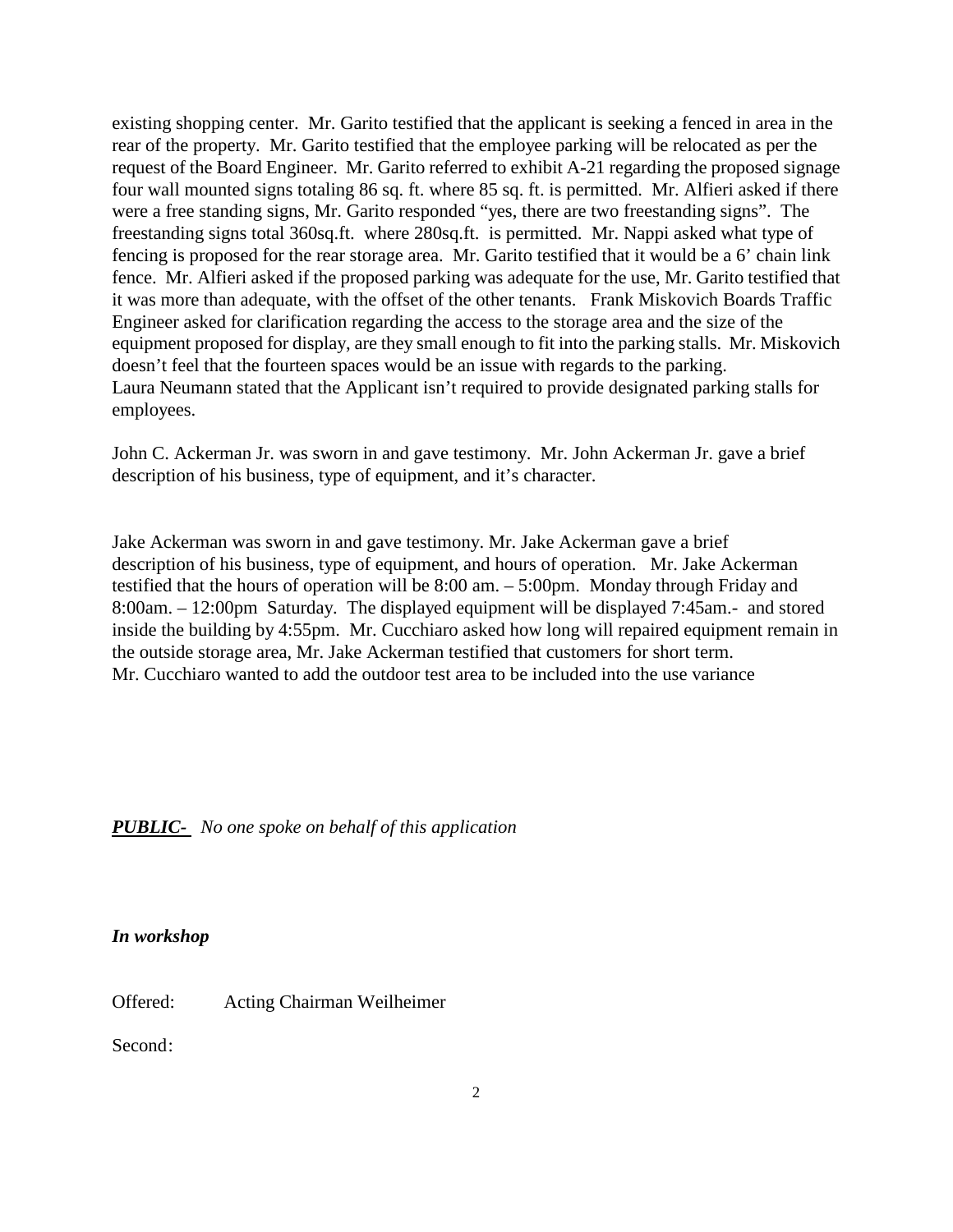Dr. Adler is in favor of the application. Ms. DiGrande has no issue with the application. . Mr. Nappi has no objections with the application. Mr. Verdi only concern is if the applicant would decide to sell larger equipment. Ms. Neumann stated that if the applicant did decide to introduce larger equipment, the applicant would be required to come back to the Board for approvals. Mr. Solon is satisfied with the application. Mr. Levin has no issue with this application. Mr. Zwerin has no issues with the application. Acting Chairman Weilheimer is in favor of the application.

#### *Out of Workshop*

Offered: Acting Chairman Weilheimer

Second: Dr. Adler

Mr. Cucchiaro wanted to clarify that a 37'.6" x 37'.6" test drive will be designated in the rear of the property next to the fenced in area. After further discussion the Board concluded that a 75' x 75' would be satisfactory for the test area.

### *A motion in the affirmative*

| Offered: | Acting Chairman Weilheimer | Ayes:                 |     | 8 Mr. Solon, Mr. Levin, Mr. Zwerin,<br>Acting Chairman Weilheimer,<br>Ms. DiGrande, Dr. Adler, Mr. Verdi<br>Mr. Nappi |
|----------|----------------------------|-----------------------|-----|-----------------------------------------------------------------------------------------------------------------------|
|          |                            | Absent:               |     | 1 Chairman Shapiro                                                                                                    |
| Second:  | Mr. Nappi                  | Nays:<br>Abstained: 0 | - 0 |                                                                                                                       |